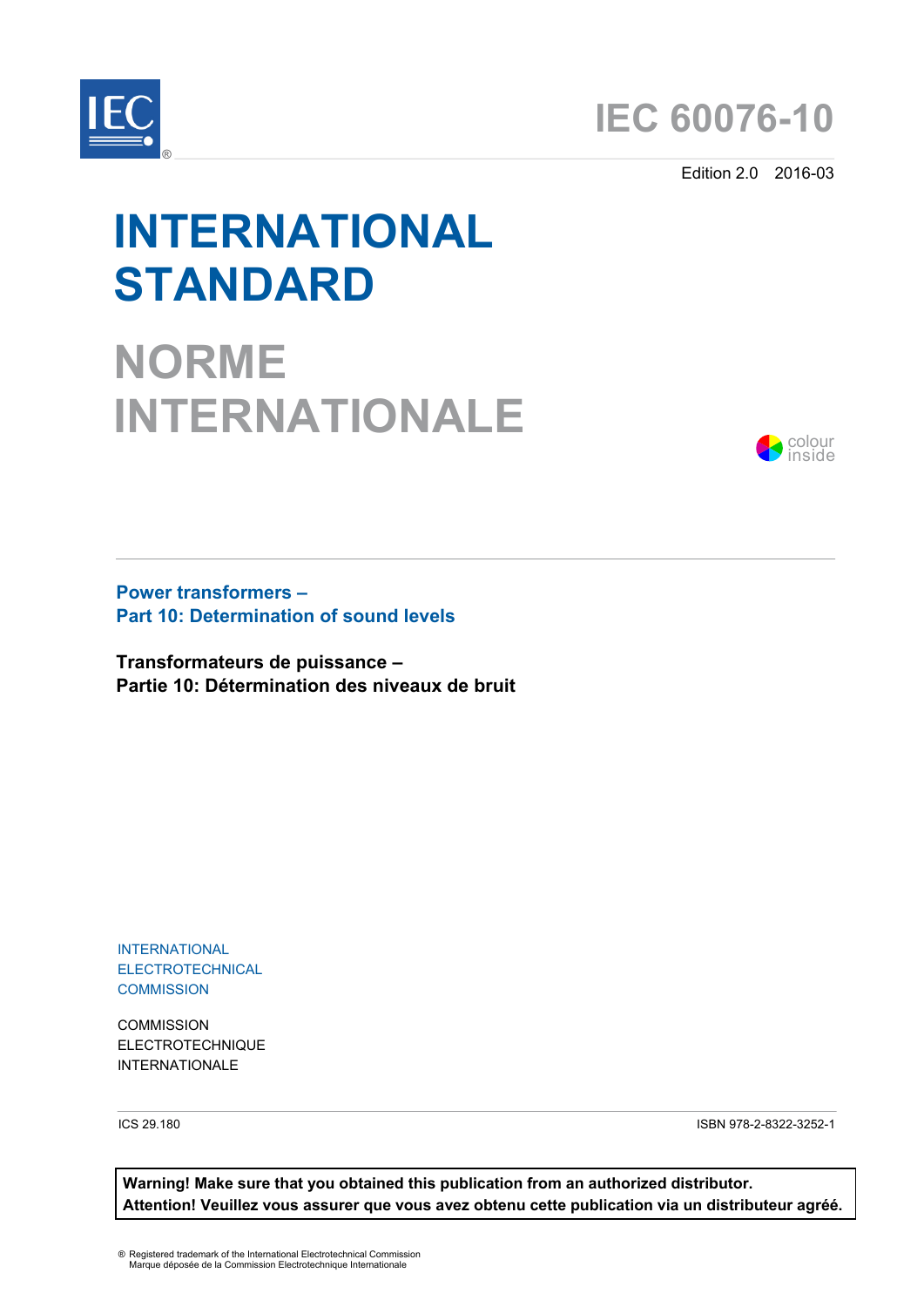# CONTENTS

| 1  |                  |                                                                           |  |
|----|------------------|---------------------------------------------------------------------------|--|
| 2  |                  |                                                                           |  |
| 3  |                  |                                                                           |  |
| 4  |                  |                                                                           |  |
|    | 4.1              |                                                                           |  |
|    | 4.2              |                                                                           |  |
|    | 4.3              |                                                                           |  |
|    | 4.4              |                                                                           |  |
| 5  |                  |                                                                           |  |
| 6  |                  |                                                                           |  |
| 7  |                  |                                                                           |  |
|    | 7.1              |                                                                           |  |
|    | 7.2              |                                                                           |  |
|    | 7.3              | Transformers in enclosures with cooling devices inside the enclosure 16   |  |
|    | 7.4              | Transformers in enclosures with cooling devices outside the enclosure 17  |  |
|    | 7.5              | Cooling devices mounted on a separate structure where the distance        |  |
|    |                  |                                                                           |  |
|    | 7.6              |                                                                           |  |
|    | 7.7              |                                                                           |  |
| 8  |                  |                                                                           |  |
| 9  |                  |                                                                           |  |
| 10 |                  |                                                                           |  |
|    | 10.1             | Measurement surface area for measuring distances up to 30 m19             |  |
|    | 10.2             | Measurement surface area for measuring distances larger than 30 m19       |  |
|    |                  |                                                                           |  |
|    | 11.1             |                                                                           |  |
|    | 11.1.1           |                                                                           |  |
|    |                  |                                                                           |  |
|    | 11.1.3           |                                                                           |  |
|    | 11.1.4           |                                                                           |  |
|    |                  |                                                                           |  |
|    | 11.2.1           |                                                                           |  |
|    | 11.2.2           |                                                                           |  |
|    | 11.2.3           |                                                                           |  |
|    | 11.2.4           | Validation of test measurements with respect to background noise23        |  |
|    | 11.2.5           |                                                                           |  |
|    | 11.2.6           | Final correction for steady-state background noise and test environment25 |  |
|    | 11.3             |                                                                           |  |
|    | 11.3.1<br>11.3.2 |                                                                           |  |
|    | 11.3.3           | Calculation of average normal sound intensity and sound pressure level 27 |  |
|    | 11.3.4           |                                                                           |  |
|    | 11.3.5           |                                                                           |  |
|    |                  |                                                                           |  |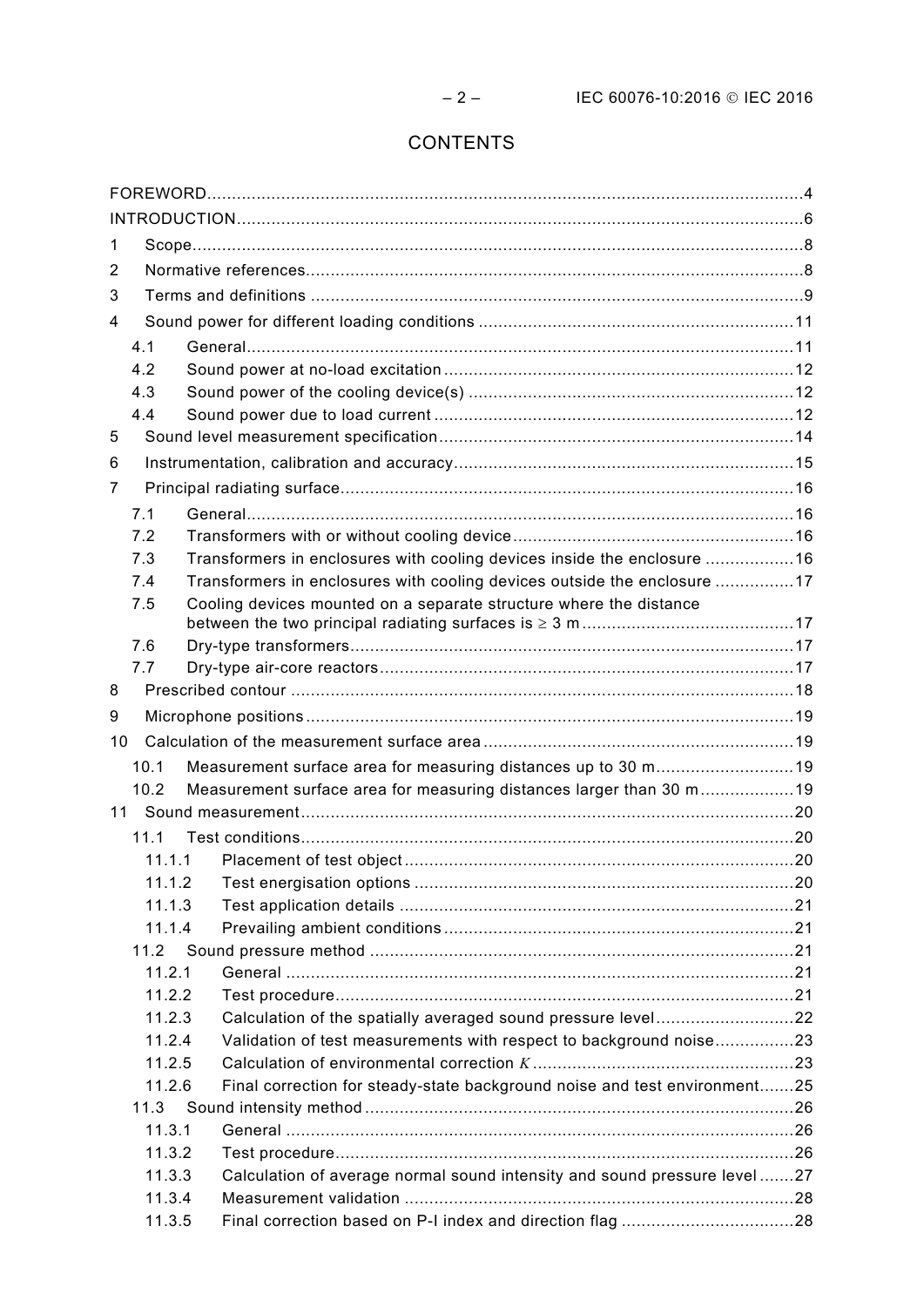| 12 |            |                                                                                                                                                                                                                                                            |    |
|----|------------|------------------------------------------------------------------------------------------------------------------------------------------------------------------------------------------------------------------------------------------------------------|----|
| 13 |            |                                                                                                                                                                                                                                                            |    |
| 14 |            |                                                                                                                                                                                                                                                            |    |
| 15 |            |                                                                                                                                                                                                                                                            |    |
|    |            | Annex A (informative) Narrow-band and time-synchronous measurements40                                                                                                                                                                                      |    |
|    | A.1        |                                                                                                                                                                                                                                                            |    |
|    | A.2        |                                                                                                                                                                                                                                                            |    |
|    | A.2.1      |                                                                                                                                                                                                                                                            |    |
|    | A.2.2      | Post processing of narrow-band measurements to exclude background                                                                                                                                                                                          |    |
|    |            |                                                                                                                                                                                                                                                            |    |
|    | A.3        |                                                                                                                                                                                                                                                            |    |
|    |            |                                                                                                                                                                                                                                                            |    |
|    | B.1<br>B.2 | Sound pressure method – Appendix for the point-by-point procedure50                                                                                                                                                                                        |    |
|    | <b>B.3</b> |                                                                                                                                                                                                                                                            |    |
|    | <b>B.4</b> | Sound intensity method - Appendix for the point-by-point procedure 59                                                                                                                                                                                      |    |
|    |            |                                                                                                                                                                                                                                                            |    |
|    |            |                                                                                                                                                                                                                                                            |    |
|    |            | Figure 1 – Typical microphone path / positions for sound measurement on                                                                                                                                                                                    |    |
|    |            | Figure 2 - Typical microphone path / positions for sound measurement on transformers<br>having cooling devices mounted either directly on the tank or on a separate structure<br>spaced < 3 m away from the principal radiating surface of the main tank34 |    |
|    |            | Figure 3 – Typical microphone path / positions for sound measurement on transformers<br>having separate cooling devices spaced $<$ 3 m away from the principal radiating                                                                                   |    |
|    |            | Figure 4 – Typical microphone path / positions for sound measurement on cooling<br>devices mounted on a separate structure spaced $\geq$ 3 m away from the principal                                                                                       |    |
|    |            | Figure 5 – Typical microphone positions for sound measurement on dry-type                                                                                                                                                                                  | 37 |
|    |            | Figure 6 - Principle radiating surface and prescribed contour of dry-type air-core                                                                                                                                                                         |    |
|    |            |                                                                                                                                                                                                                                                            |    |
|    |            |                                                                                                                                                                                                                                                            |    |
|    |            | Table 2 - Approximate values of the average acoustic absorption coefficient 25                                                                                                                                                                             |    |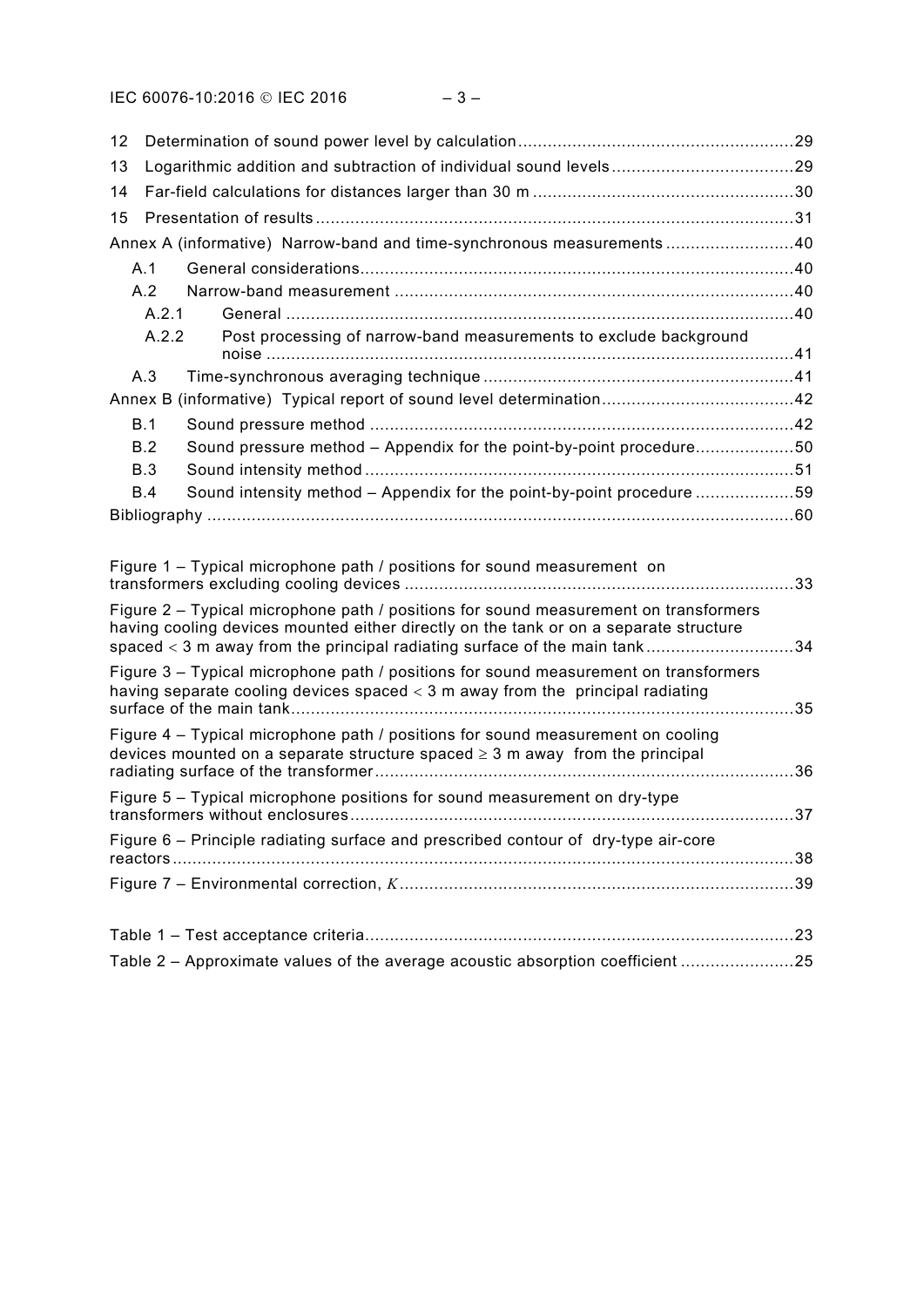## INTERNATIONAL ELECTROTECHNICAL COMMISSION

\_\_\_\_\_\_\_\_\_\_\_\_

## **POWER TRANSFORMERS –**

## **Part 10: Determination of sound levels**

## FOREWORD

- <span id="page-3-0"></span>1) The International Electrotechnical Commission (IEC) is a worldwide organization for standardization comprising all national electrotechnical committees (IEC National Committees). The object of IEC is to promote international co-operation on all questions concerning standardization in the electrical and electronic fields. To this end and in addition to other activities, IEC publishes International Standards, Technical Specifications, Technical Reports, Publicly Available Specifications (PAS) and Guides (hereafter referred to as "IEC Publication(s)"). Their preparation is entrusted to technical committees; any IEC National Committee interested in the subject dealt with may participate in this preparatory work. International, governmental and nongovernmental organizations liaising with the IEC also participate in this preparation. IEC collaborates closely with the International Organization for Standardization (ISO) in accordance with conditions determined by agreement between the two organizations.
- 2) The formal decisions or agreements of IEC on technical matters express, as nearly as possible, an international consensus of opinion on the relevant subjects since each technical committee has representation from all interested IEC National Committees.
- 3) IEC Publications have the form of recommendations for international use and are accepted by IEC National Committees in that sense. While all reasonable efforts are made to ensure that the technical content of IEC Publications is accurate, IEC cannot be held responsible for the way in which they are used or for any misinterpretation by any end user.
- 4) In order to promote international uniformity, IEC National Committees undertake to apply IEC Publications transparently to the maximum extent possible in their national and regional publications. Any divergence between any IEC Publication and the corresponding national or regional publication shall be clearly indicated in the latter.
- 5) IEC itself does not provide any attestation of conformity. Independent certification bodies provide conformity assessment services and, in some areas, access to IEC marks of conformity. IEC is not responsible for any services carried out by independent certification bodies.
- 6) All users should ensure that they have the latest edition of this publication.
- 7) No liability shall attach to IEC or its directors, employees, servants or agents including individual experts and members of its technical committees and IEC National Committees for any personal injury, property damage or other damage of any nature whatsoever, whether direct or indirect, or for costs (including legal fees) and expenses arising out of the publication, use of, or reliance upon, this IEC Publication or any other IEC Publications.
- 8) Attention is drawn to the Normative references cited in this publication. Use of the referenced publications is indispensable for the correct application of this publication.
- 9) Attention is drawn to the possibility that some of the elements of this IEC Publication may be the subject of patent rights. IEC shall not be held responsible for identifying any or all such patent rights.

International Standard IEC 60076-10 has been prepared by IEC technical committee 14: Power transformers

This second edition cancels and replaces the first edition published in 2001 and constitutes a technical revision.

This edition includes the following significant technical changes with respect to the previous edition:

- additional useful definitions introduced;
- definition of distribution type transformers introduced for the purpose this standard;
- new clause for sound level measurement specification introduced;
- requirement for 1/3 octave band measurements introduced for transformers other than distribution type transformers;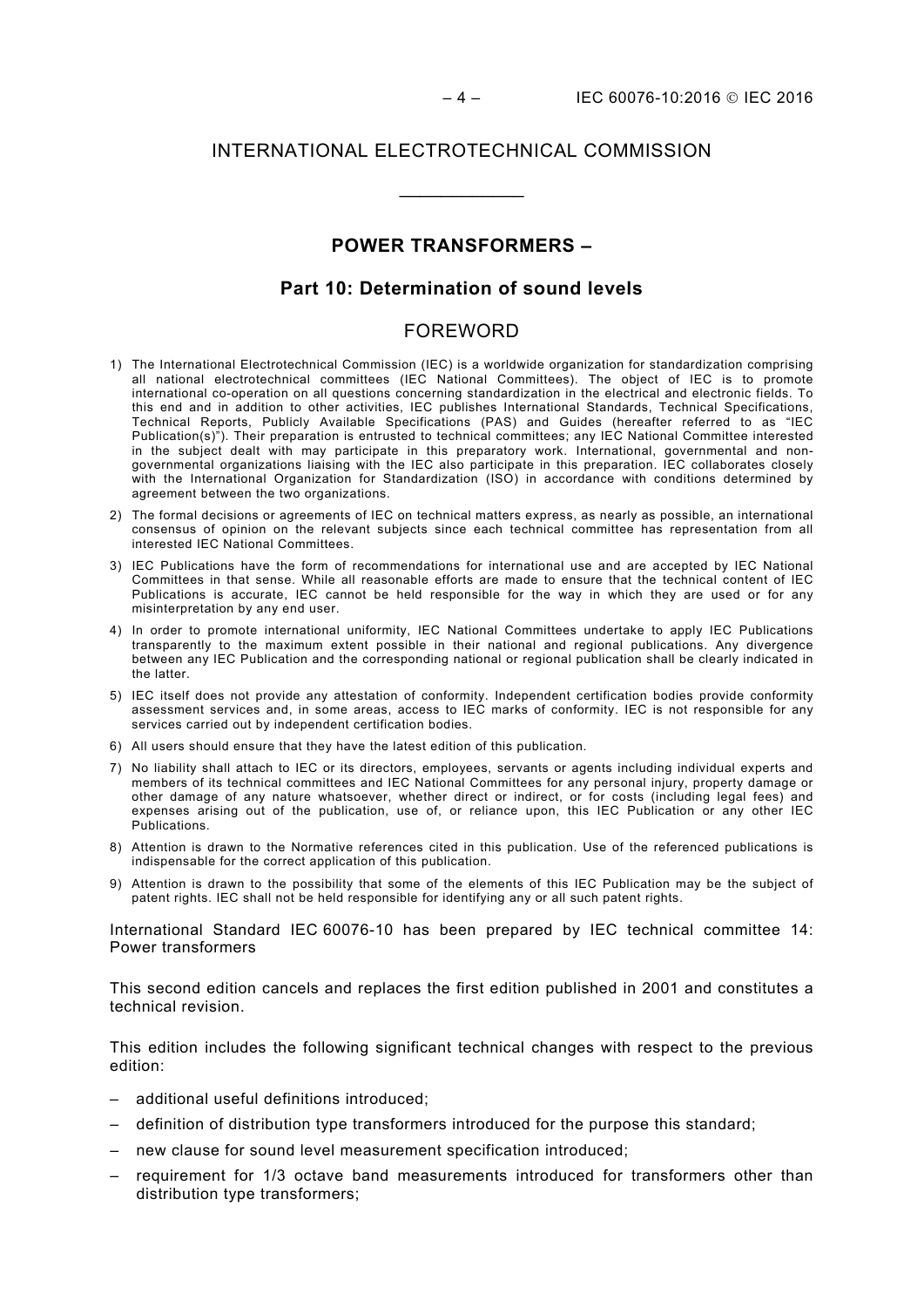- standard measurement distance changed from 0,3 m to 1 m for transformers other than distribution type transformers;
- height of measurement surface is now clearly defined to count from the reflecting plane;
- measurement surface formula unified;
- correction criteria for intensity method introduced;
- rules for sound measurements on dry-type reactors introduced;
- figures revised;
- new informative test report templates introduced (Annex B);
- IEC 60076-10-1 (application guide) revised in parallel providing worthwhile information for the use of this standard.

The text of this standard is based on the following documents:

| <b>FDIS</b> | Report on voting |
|-------------|------------------|
| 14/846/FDIS | 14/849/RVD       |

Full information on the voting for the approval of this standard can be found in the report on voting indicated in the above table.

This publication has been drafted in accordance with the ISO/IEC Directives, Part 2.

A list of all parts in the IEC 60076 series, published under the general title *Power transformers*, can be found on the IEC website.

The committee has decided that the contents of this publication will remain unchanged until the stability date indicated on the IEC web site under "http://webstore.iec.ch" in the data related to the specific publication. At this date, the publication will be

- reconfirmed,
- withdrawn.
- replaced by a revised edition, or
- amended.

**IMPORTANT – The 'colour inside' logo on the cover page of this publication indicates that it contains colours which are considered to be useful for the correct understanding of its contents. Users should therefore print this document using a colour printer.**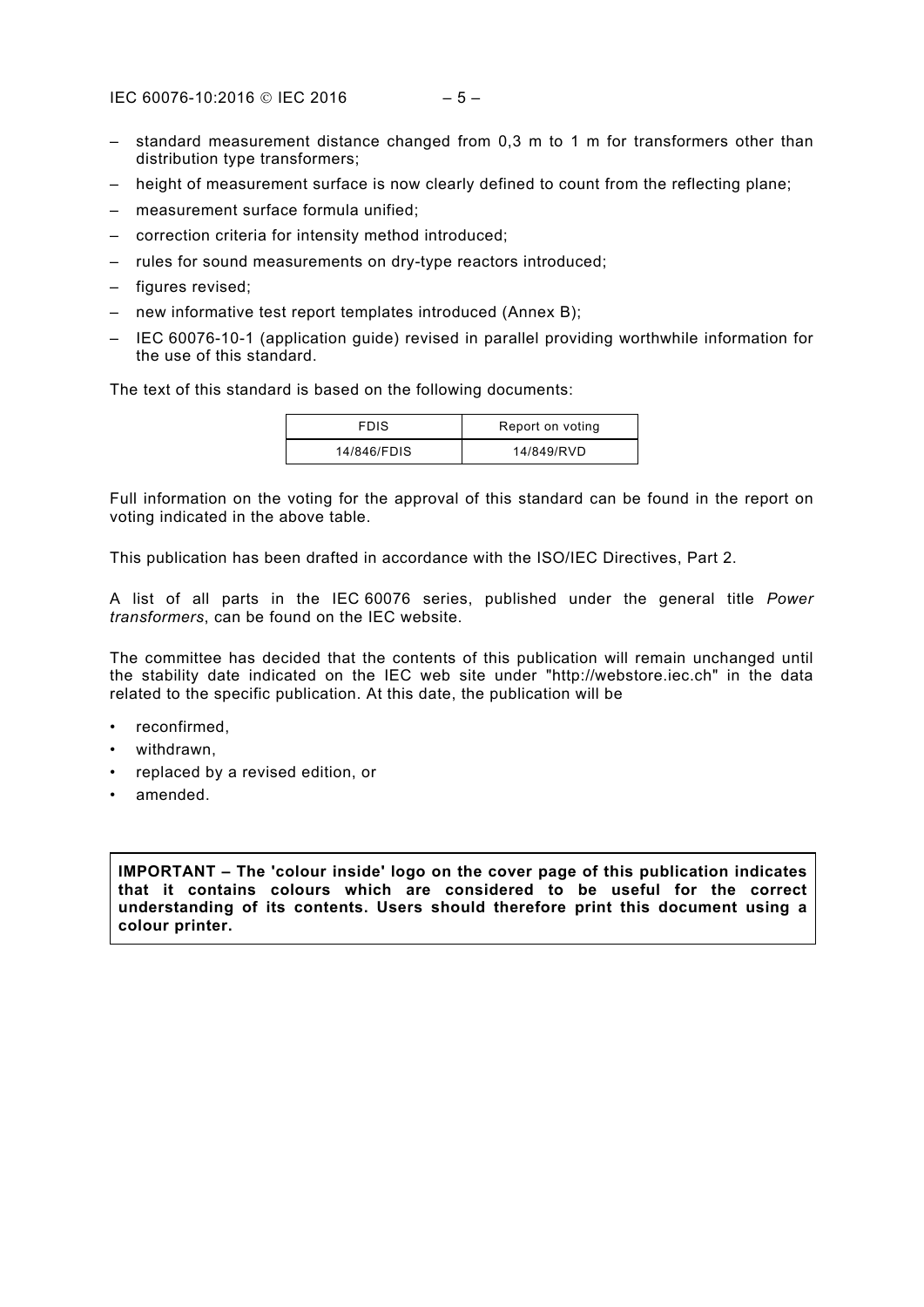## INTRODUCTION

<span id="page-5-0"></span>One of many parameters considered when specifying, designing and placing transformers, reactors and their associated cooling devices is the sound level that the equipment is likely to emit under defined in-service conditions. This part of IEC 60076 provides the basis for the specification and test of sound levels.

This standard describes in a logical sequence the loading conditions, how to specify and to test as well as how to evaluate and report sound levels for the equipment under test. A new section for the specification of sound levels has been introduced as Clause 5.

For the purpose of this standard, the definition "distribution type transformers" was introduced. This reflects industry's need to maintain simpler and faster sound measurements for this category of transformers.

The new requirement for reporting 1/3-octave band spectra for all sound levels (including the background noise) on units for installation in substations reflects the more onerous conditions imposed by planning authorities on the purchaser and also the improved functionality of modern instrumentation.

When the sound intensity method was introduced in this standard limited experience was available. During subsequent years of operating this standard levels of experience have significantly increased and necessary changes have become evident. The equivalence of the pressure and the intensity methods has been demonstrated within certain test limitations.

The introduction of new validation criteria for the intensity method recognises these limitations. The permissible pressure – intensity index ∆*L* remains 8 dB however the difference between measured sound pressure level and reported sound intensity level is limited to 4 dB.

For the pressure method the correction procedure for reflections has been enhanced by recommending the application of frequency dependent *K* values derived by measurement of the reverberation time of the test facility. Where *K* is derived from absorption coefficients the table for the average absorption coefficients has been rationalised to represent surfaces likely to be found in the working environment.

Walk-around procedure and point-by-point procedure are equally applicable. The walk-around procedure reflects the evolution of working practice allowing more time efficient measurements mainly on large units. For distribution type transformers and in special situations (health and safety) the point-by-point procedure is more appropriate.

In order to mitigate near-field effects the preferred measurement distance is set to 1 m with exceptions for distribution type transformers, small test facilities, situations with low signal-to-noise ratio and for health and safety where the distance is maintained at 0,3 m.

One single formula for the calculation of the measurement surface area *S* has been introduced because the former complexity could only result in differences always smaller than 1 dB.

All figures describing the measurement surface area have been revised to be in accordance with the enveloping method for sound power determination. The height *h* is always measured from the test facility floor regardless of the height of the supports beneath the test object unless the test object is mounted on a support with a sufficiently large surface acting as reflecting plane.

Additional figures explain the procedure for the determination of the measurement surface area and the prescribed contour for a number of configurations of dry-type reactors.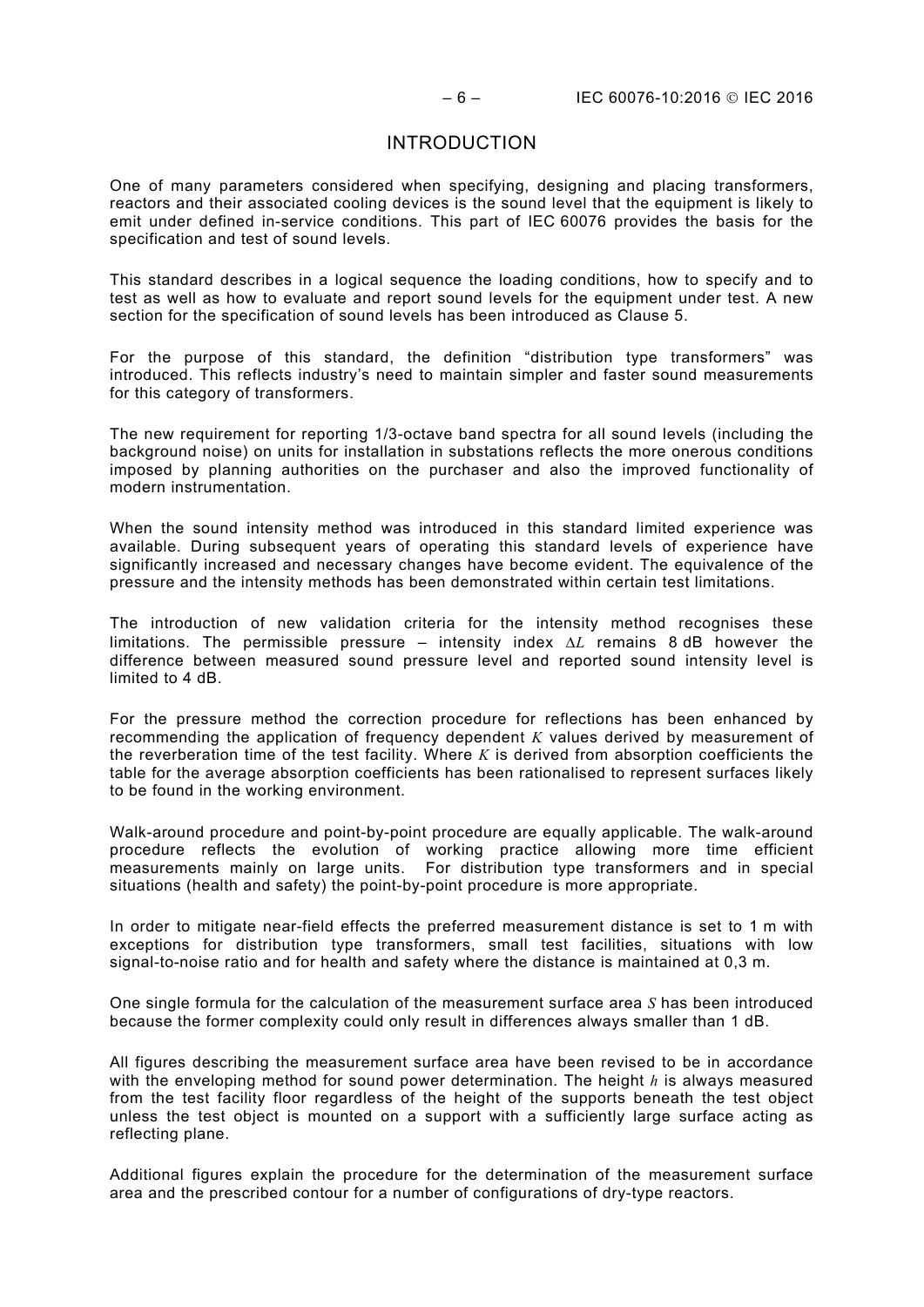When using this standard, it is recommended to frequently refer to the corresponding application guide IEC 60076-10-1:2016 as it promotes understanding with important background information and helpful details. IEC 60076-10 and IEC 60076-10-1 were revised in parallel by the same maintenance team resulting in fully aligned documents.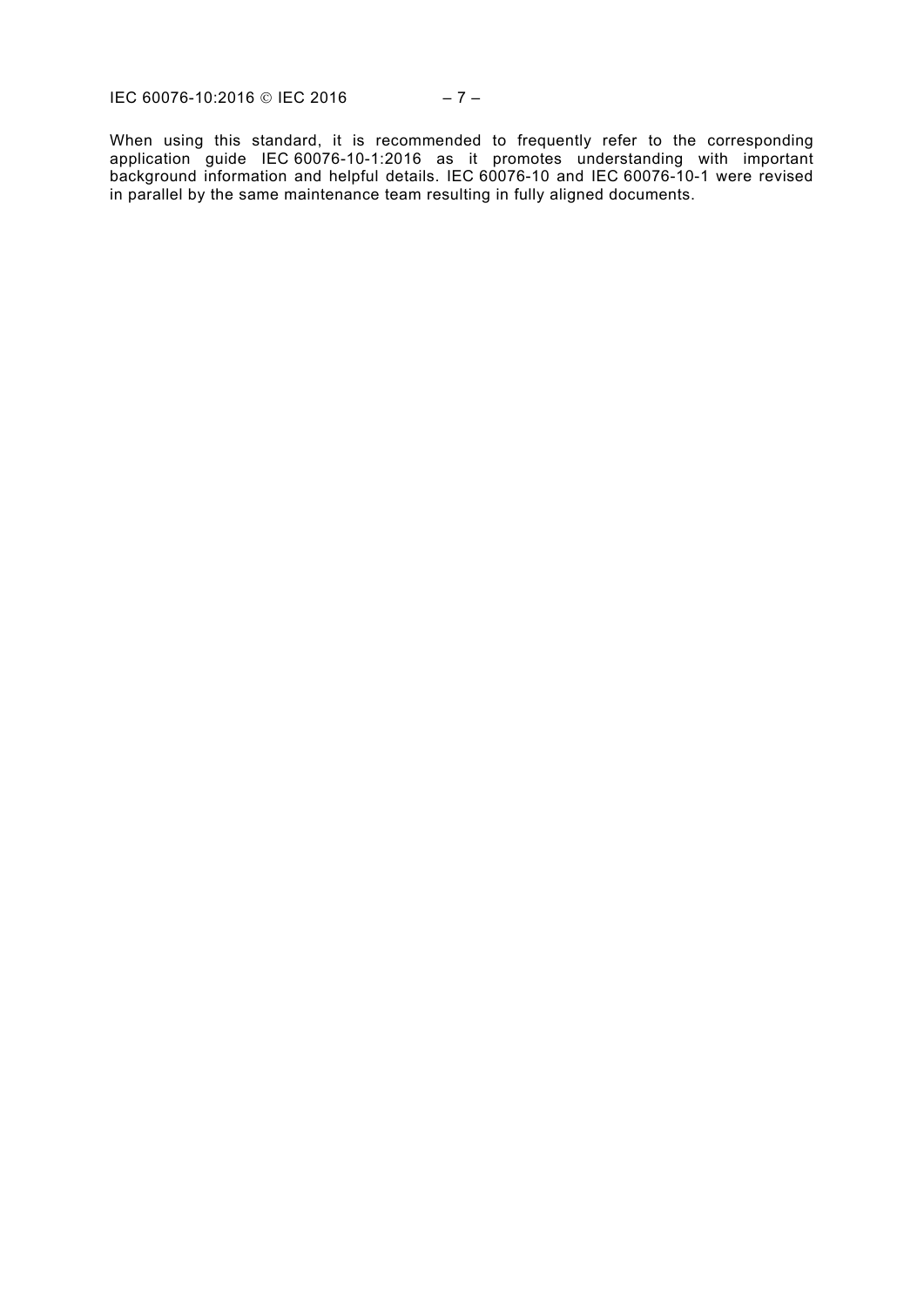# **POWER TRANSFORMERS –**

## **Part 10: Determination of sound levels**

#### <span id="page-7-0"></span>**1 Scope**

This Part of IEC 60076 defines sound pressure and sound intensity measurement methods from which sound power levels of transformers, reactors and their associated cooling devices are determined.

NOTE For the purposes of this standard, the term "transformer" frequently means "transformer or reactor".

The methods are applicable to transformers, reactors and their cooling devices – either fitted to or separate from the transformer – as covered by the IEC 60076 and IEC 61378 series.

This standard is primarily intended to apply to measurements made at the factory. Conditions on-site can be very different because of the proximity of objects, including other transformers. Nevertheless, this standard is applied to the extent possible for on-site measurements.

### <span id="page-7-1"></span>**2 Normative references**

The following documents, in whole or in part, are normatively referenced in this document and are indispensable for its application. For dated references, only the edition cited applies. For undated references, the latest edition of the referenced document (including any amendments) applies.

IEC 60076-1:2011, *Power transformers – Part 1: General*

IEC 60076-8:1997, *Power transformers – Part 8: Application guide*

IEC 61043:1993, *Electroacoustics – Instruments for the measurement of sound intensity – Measurements with pairs of pressure sensing microphones*

IEC 61672-1, *Electroacoustics – Sound level meters – Part 1: Specifications*

IEC 61672-2, *Electroacoustics – Sound level meters – Part 2: Pattern evaluation tests*

ISO 3382-2:2008, *Acoustics – Measurement of room acoustic parameters – Part 2: Reverberation time in ordinary rooms*

ISO 3746:2010, *Acoustics – Determination of sound power levels and sound energy levels of noise sources using sound pressure – Survey method using an enveloping measurement surface over a reflecting plane*

ISO 9614-1:1993, *Acoustics – Determination of sound power levels of noise sources using sound intensity – Part 1: Measurement at discrete points*

ISO 9614-2:1996, *Acoustics – Determination of sound power levels of noise sources using sound intensity – Part 2: Measurement by scanning*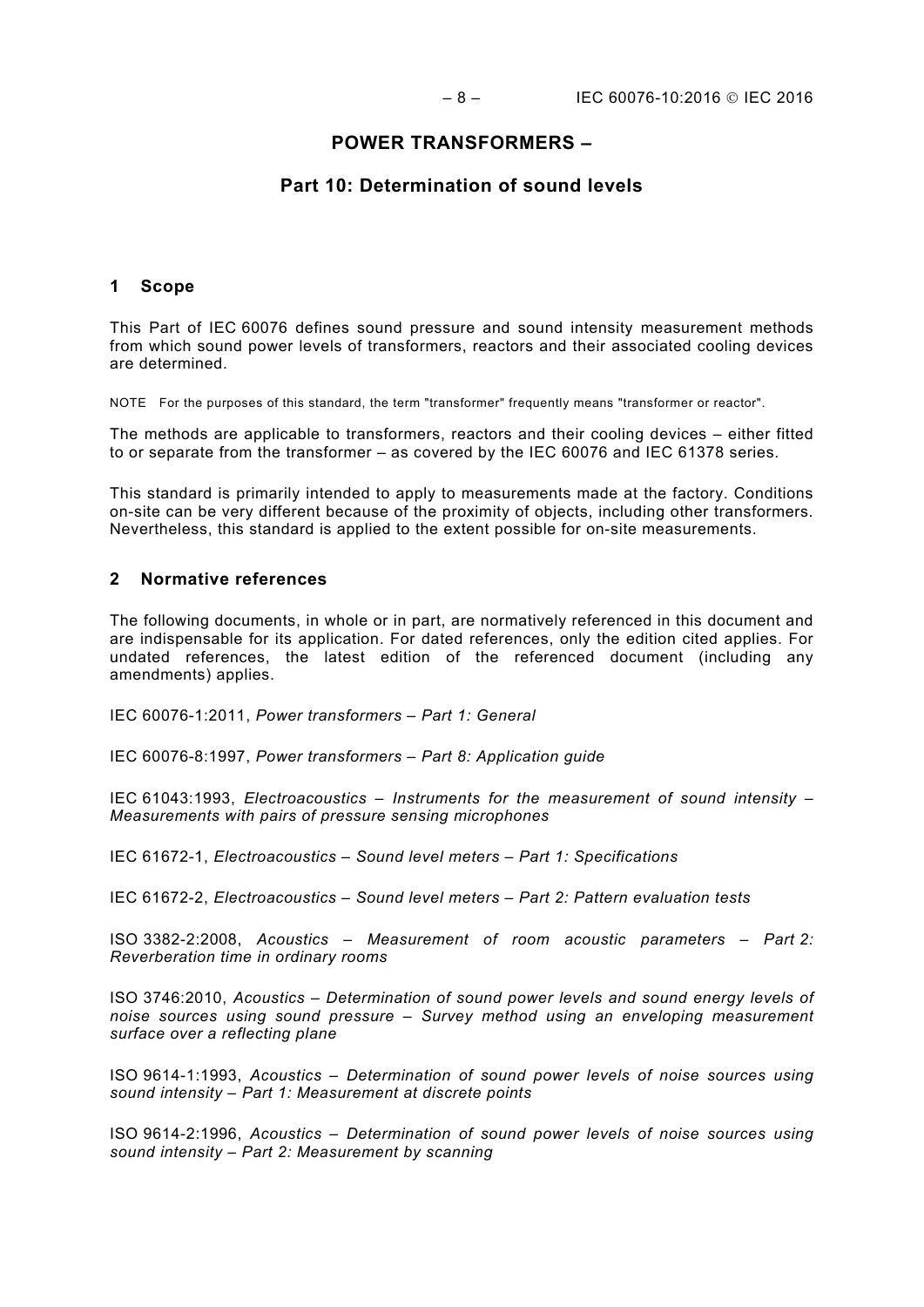# SOMMAIRE

| 1  |        |                                                                              |  |
|----|--------|------------------------------------------------------------------------------|--|
| 2  |        |                                                                              |  |
| 3  |        |                                                                              |  |
| 4  |        |                                                                              |  |
|    | 4.1    |                                                                              |  |
|    | 4.2    |                                                                              |  |
|    | 4.3    |                                                                              |  |
|    | 4.4    |                                                                              |  |
| 5  |        |                                                                              |  |
| 6  |        |                                                                              |  |
| 7  |        |                                                                              |  |
|    | 7.1    |                                                                              |  |
|    | 7.2    | Transformateurs avec ou sans dispositif de refroidissement77                 |  |
|    | 7.3    | Transformateurs situés dans des enveloppes avec dispositifs de               |  |
|    | 7.4    | Transformateurs situés dans des enveloppes avec dispositifs de               |  |
|    | 7.5    | Dispositifs de refroidissement montés sur une structure séparée, la distance |  |
|    |        | entre les deux surfaces de rayonnement principales étant ≥ 3 m 78            |  |
|    | 7.6    |                                                                              |  |
|    | 7.7    |                                                                              |  |
| 8  |        |                                                                              |  |
| 9  |        |                                                                              |  |
| 10 |        |                                                                              |  |
|    | 10.1   | Superficie de mesure pour des distances de mesure allant jusqu'à 30 m 80     |  |
|    | 10.2   | Superficie de mesure pour des distances de mesure supérieures à 30 m81       |  |
| 11 |        |                                                                              |  |
|    | 11.1   |                                                                              |  |
|    | 11.1.1 |                                                                              |  |
|    | 11.1.2 |                                                                              |  |
|    | 11.1.3 |                                                                              |  |
|    | 11.1.4 |                                                                              |  |
|    | 11.2   |                                                                              |  |
|    | 11.2.1 |                                                                              |  |
|    | 11.2.2 |                                                                              |  |
|    | 11.2.3 | Calcul du niveau de pression acoustique moyenné spatialement83               |  |
|    | 11.2.4 |                                                                              |  |
|    | 11.2.5 |                                                                              |  |
|    | 11.2.6 | Correction finale pour le bruit de fond d'état permanent et                  |  |
|    | 11.3   |                                                                              |  |
|    | 11.3.1 |                                                                              |  |
|    | 11.3.2 |                                                                              |  |
|    |        |                                                                              |  |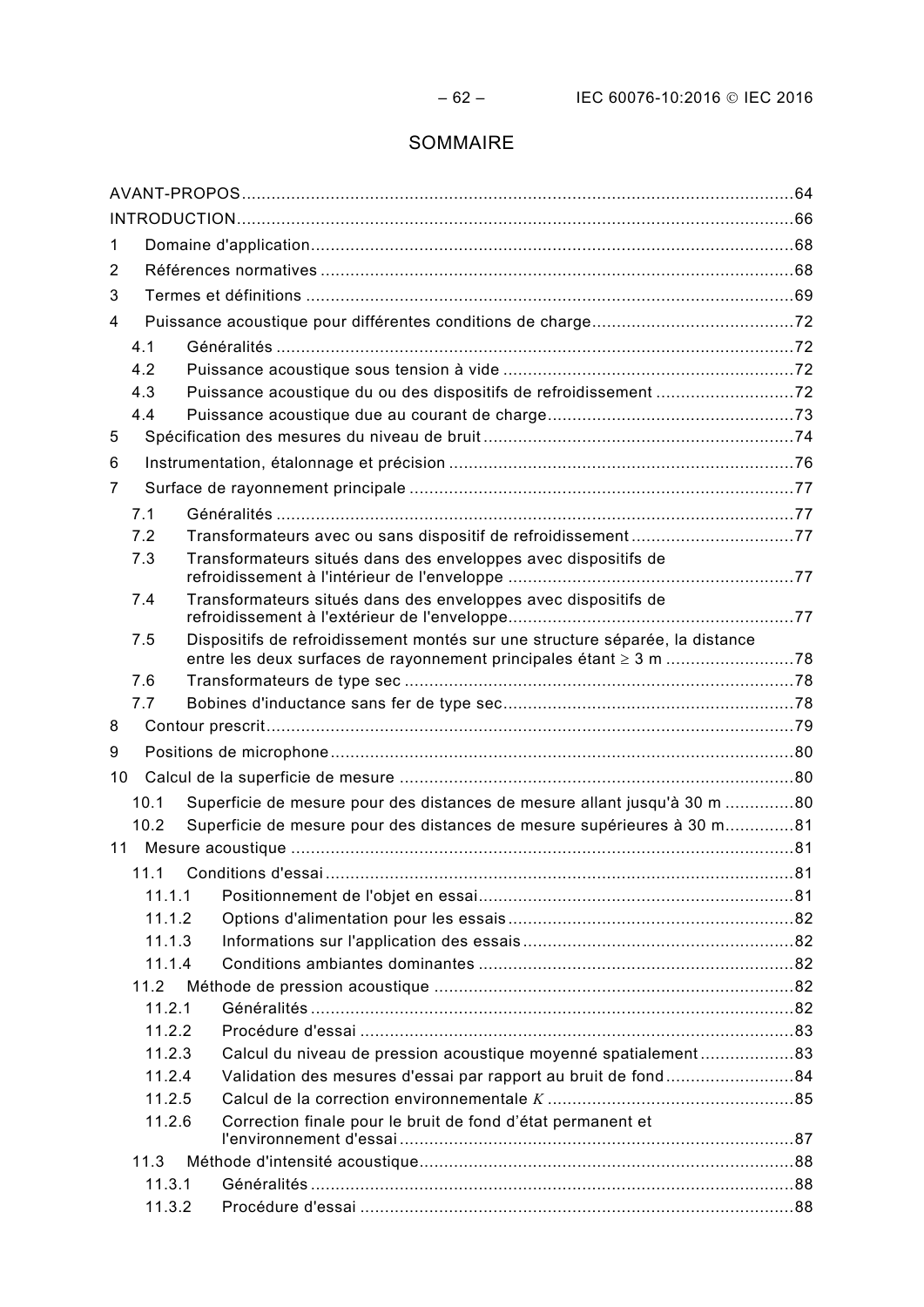IEC 60076-10:2016 © IEC 2016 – 63 –

|                   | 11.3.3 | Calcul de l'intensité acoustique normale moyenne et du niveau de              |  |
|-------------------|--------|-------------------------------------------------------------------------------|--|
|                   | 11.3.4 |                                                                               |  |
|                   | 11.3.5 | Correction finale basée sur l'indice P-I et sur l'indicateur de direction90   |  |
| $12 \overline{ }$ |        |                                                                               |  |
| 13                |        | Addition et soustraction logarithmiques des niveaux de bruit individuels 91   |  |
| 14                |        |                                                                               |  |
| 15                |        |                                                                               |  |
|                   |        | Annexe A (informative) Mesures de bande étroite et mesures synchrones102      |  |
|                   | A.1    |                                                                               |  |
|                   | A.2    |                                                                               |  |
|                   | A.2.1  |                                                                               |  |
|                   | A.2.2  | Post-traitement des mesures de bande étroite pour exclure le bruit de         |  |
|                   | A.3    |                                                                               |  |
|                   |        | Annexe B (informative) Rapport type de la détermination du niveau de bruit104 |  |
|                   | B.1    |                                                                               |  |
|                   | B.2    | Méthode de pression acoustique – Annexe concernant la procédure point         |  |
|                   | B.3    |                                                                               |  |
|                   | B.4    | Méthode d'intensité acoustique – Annexe concernant la procédure point par     |  |
|                   |        |                                                                               |  |
|                   |        |                                                                               |  |
|                   |        |                                                                               |  |

| Figure 1 – Trajet / positions de microphone types pour la mesure acoustique sur les                                                                                                                                                                                  |  |
|----------------------------------------------------------------------------------------------------------------------------------------------------------------------------------------------------------------------------------------------------------------------|--|
| Figure 2 – Trajet / positions de microphone types pour la mesure acoustique sur les<br>transformateurs ayant des dispositifs de refroidissement montés soit directement sur la<br>cuve, soit sur une structure séparée espacée d'une distance < 3 m de la surface de |  |
| Figure 3 – Trajet / positions de microphone types pour la mesure acoustique sur les<br>transformateurs ayant des dispositifs de refroidissement séparés, espacés d'une<br>distance < 3 m de la surface de rayonnement principale de la cuve principale97             |  |
| Figure 4 – Trajet / positions de microphone type pour la mesure acoustique sur des<br>dispositifs de refroidissement montés sur une structure séparée espacée d'une<br>distance $de \geq 3$ m de la surface de rayonnement principale du transformateur 98           |  |
| Figure 5 – Positions de microphone types pour la mesure acoustique sur des                                                                                                                                                                                           |  |
| Figure 6 – Surface de rayonnement principale et contour prescrit des bobines                                                                                                                                                                                         |  |
|                                                                                                                                                                                                                                                                      |  |
|                                                                                                                                                                                                                                                                      |  |
| Tableau 2 – Valeurs approximatives du facteur d'absorption acoustique moyen 86                                                                                                                                                                                       |  |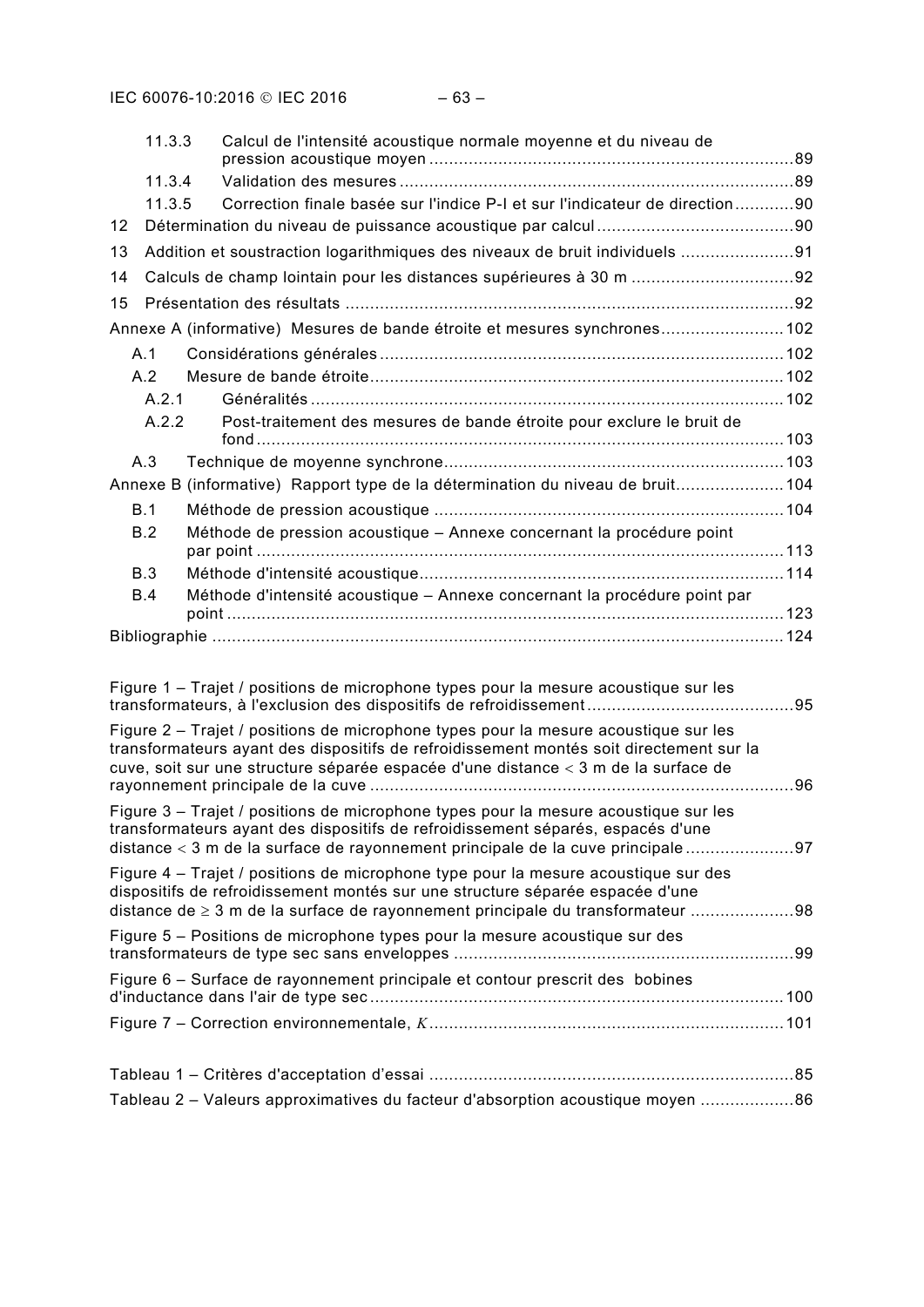## COMMISSION ÉLECTROTECHNIQUE INTERNATIONALE

\_\_\_\_\_\_\_\_\_\_\_\_

# **TRANSFORMATEURS DE PUISSANCE –**

## **Partie 10: Détermination des niveaux de bruit**

## AVANT-PROPOS

- <span id="page-10-0"></span>1) La Commission Electrotechnique Internationale (IEC) est une organisation mondiale de normalisation composée de l'ensemble des comités électrotechniques nationaux (Comités nationaux de l'IEC). L'IEC a pour objet de favoriser la coopération internationale pour toutes les questions de normalisation dans les domaines de l'électricité et de l'électronique. A cet effet, l'IEC – entre autres activités – publie des Normes internationales, des Spécifications techniques, des Rapports techniques, des Spécifications accessibles au public (PAS) et des Guides (ci-après dénommés "Publication(s) de l'IEC"). Leur élaboration est confiée à des comités d'études, aux travaux desquels tout Comité national intéressé par le sujet traité peut participer. Les organisations internationales, gouvernementales et non gouvernementales, en liaison avec l'IEC, participent également aux travaux. L'IEC collabore étroitement avec l'Organisation Internationale de Normalisation (ISO), selon des conditions fixées par accord entre les deux organisations.
- 2) Les décisions ou accords officiels de l'IEC concernant les questions techniques représentent, dans la mesure du possible, un accord international sur les sujets étudiés, étant donné que les Comités nationaux de l'IEC intéressés sont représentés dans chaque comité d'études.
- 3) Les Publications de l'IEC se présentent sous la forme de recommandations internationales et sont agréées comme telles par les Comités nationaux de l'IEC. Tous les efforts raisonnables sont entrepris afin que l'IEC s'assure de l'exactitude du contenu technique de ses publications; l'IEC ne peut pas être tenue responsable de l'éventuelle mauvaise utilisation ou interprétation qui en est faite par un quelconque utilisateur final.
- 4) Dans le but d'encourager l'uniformité internationale, les Comités nationaux de l'IEC s'engagent, dans toute la mesure possible, à appliquer de façon transparente les Publications de l'IEC dans leurs publications nationales et régionales. Toutes divergences entre toutes Publications de l'IEC et toutes publications nationales ou régionales correspondantes doivent être indiquées en termes clairs dans ces dernières.
- 5) L'IEC elle-même ne fournit aucune attestation de conformité. Des organismes de certification indépendants fournissent des services d'évaluation de conformité et, dans certains secteurs, accèdent aux marques de conformité de l'IEC. L'IEC n'est responsable d'aucun des services effectués par les organismes de certification indépendants.
- 6) Tous les utilisateurs doivent s'assurer qu'ils sont en possession de la dernière édition de cette publication.
- 7) Aucune responsabilité ne doit être imputée à l'IEC, à ses administrateurs, employés, auxiliaires ou mandataires, y compris ses experts particuliers et les membres de ses comités d'études et des Comités nationaux de l'IEC, pour tout préjudice causé en cas de dommages corporels et matériels, ou de tout autre dommage de quelque nature que ce soit, directe ou indirecte, ou pour supporter les coûts (y compris les frais de justice) et les dépenses découlant de la publication ou de l'utilisation de cette Publication de l'IEC ou de toute autre Publication de l'IEC, ou au crédit qui lui est accordé.
- 8) L'attention est attirée sur les références normatives citées dans cette publication. L'utilisation de publications référencées est obligatoire pour une application correcte de la présente publication.
- 9) L'attention est attirée sur le fait que certains des éléments de la présente Publication de l'IEC peuvent faire l'objet de droits de brevet. L'IEC ne saurait être tenue pour responsable de ne pas avoir identifié de tels droits de brevets et de ne pas avoir signalé leur existence.

La Norme internationale IEC 60076-10 a été établie par le comité d'études 14 de l'IEC: Transformateurs de puissance

Cette deuxième édition annule et remplace la première édition parue en 2001. Cette édition constitue une révision technique.

Cette édition inclut les modifications techniques majeures suivantes par rapport à l'édition précédente:

- introduction de définitions utiles supplémentaires;
- introduction d'une définition des transformateurs de distribution pour les besoins de la présente norme;
- introduction d'un nouvel article relatif à la spécification des mesures du niveau de bruit;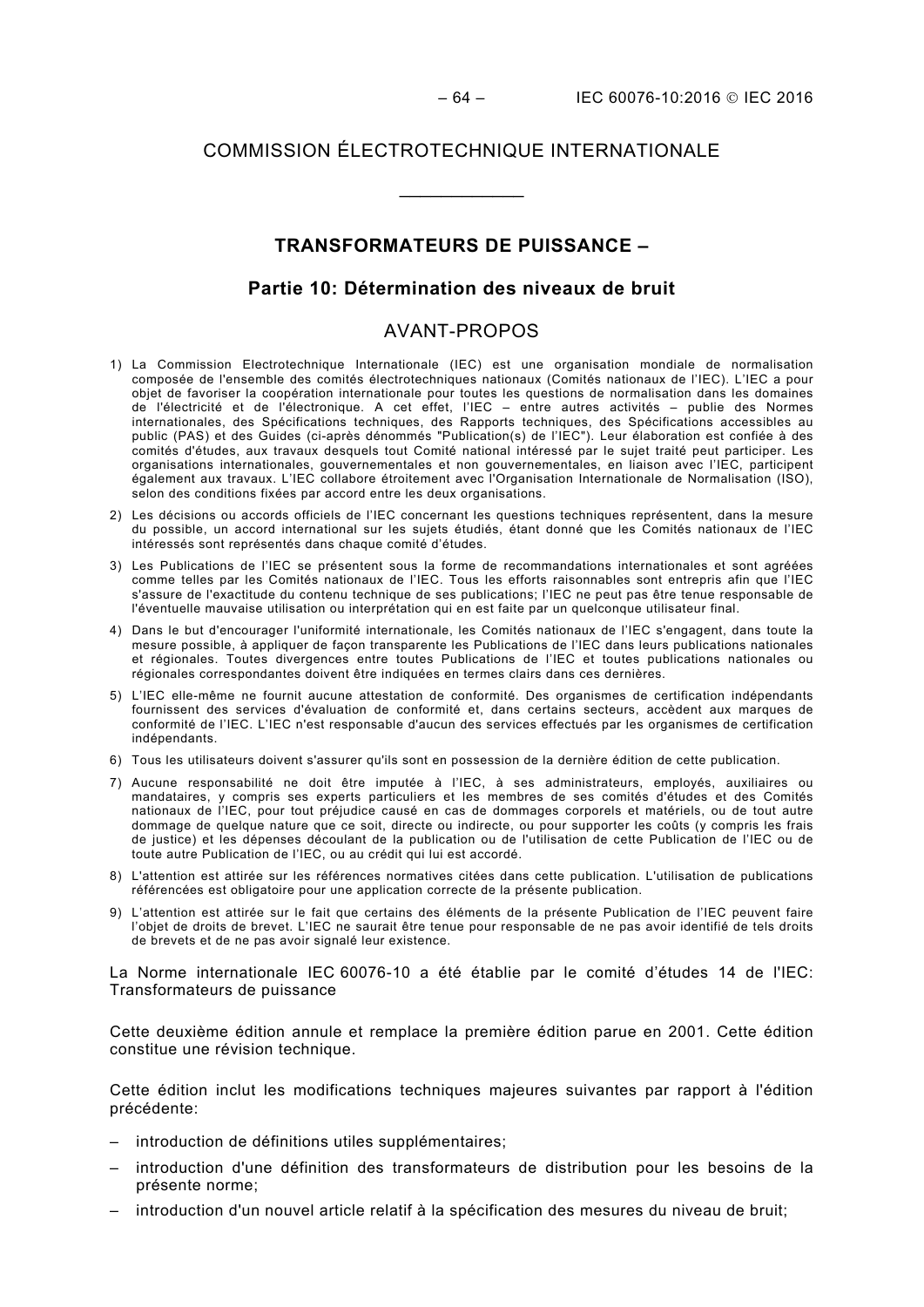- introduction d'une exigence relative aux mesures de la bande de 1/3 d'octave concernant les transformateurs autres que les transformateurs de distribution;
- modification de la distance de mesure normalisée qui passe de 0,3 m à 1 m pour les transformateurs autres que les transformateurs de distribution;
- la hauteur de la surface de mesure est désormais clairement définie à partir du plan réfléchissant;
- unification de la formule relative à la surface de mesure;
- introduction de critères de correction concernant la méthode d'intensité;
- introduction de règles relatives aux mesures du son sur des bobines d'inductance de type sec;
- révision des figures;
- introduction de nouveaux modèles de rapport d'essai informatifs (Annexe B);
- révision de l'IEC 60076-10-1 (guide d'application) en parallèle et ajout d'informations utiles relatives à l'utilisation de la présente norme.

Le texte de cette norme est issu des documents suivants:

| <b>FDIS</b> | Rapport de vote |
|-------------|-----------------|
| 14/846/FDIS | 14/849/RVD      |

Le rapport de vote indiqué dans le tableau ci-dessus donne toute information sur le vote ayant abouti à l'approbation de cette norme.

Cette publication a été rédigée selon les Directives ISO/IEC, Partie 2.

Une liste de toutes les parties de la série IEC 60076, publiées sous le titre général *Transformateurs de puissance,* peut être consultée sur le site web de l'IEC.

Le comité a décidé que le contenu de cette publication ne sera pas modifié avant la date de stabilité indiquée sur le site web de l'IEC sous "http://webstore.iec.ch" dans les données relatives à la publication recherchée. A cette date, la publication sera

- reconduite,
- supprimée,
- remplacée par une édition révisée, ou
- amendée.

**IMPORTANT – Le logo "colour inside" qui se trouve sur la page de couverture de cette publication indique qu'elle contient des couleurs qui sont considérées comme utiles à une bonne compréhension de son contenu. Les utilisateurs devraient, par conséquent, imprimer cette publication en utilisant une imprimante couleur.**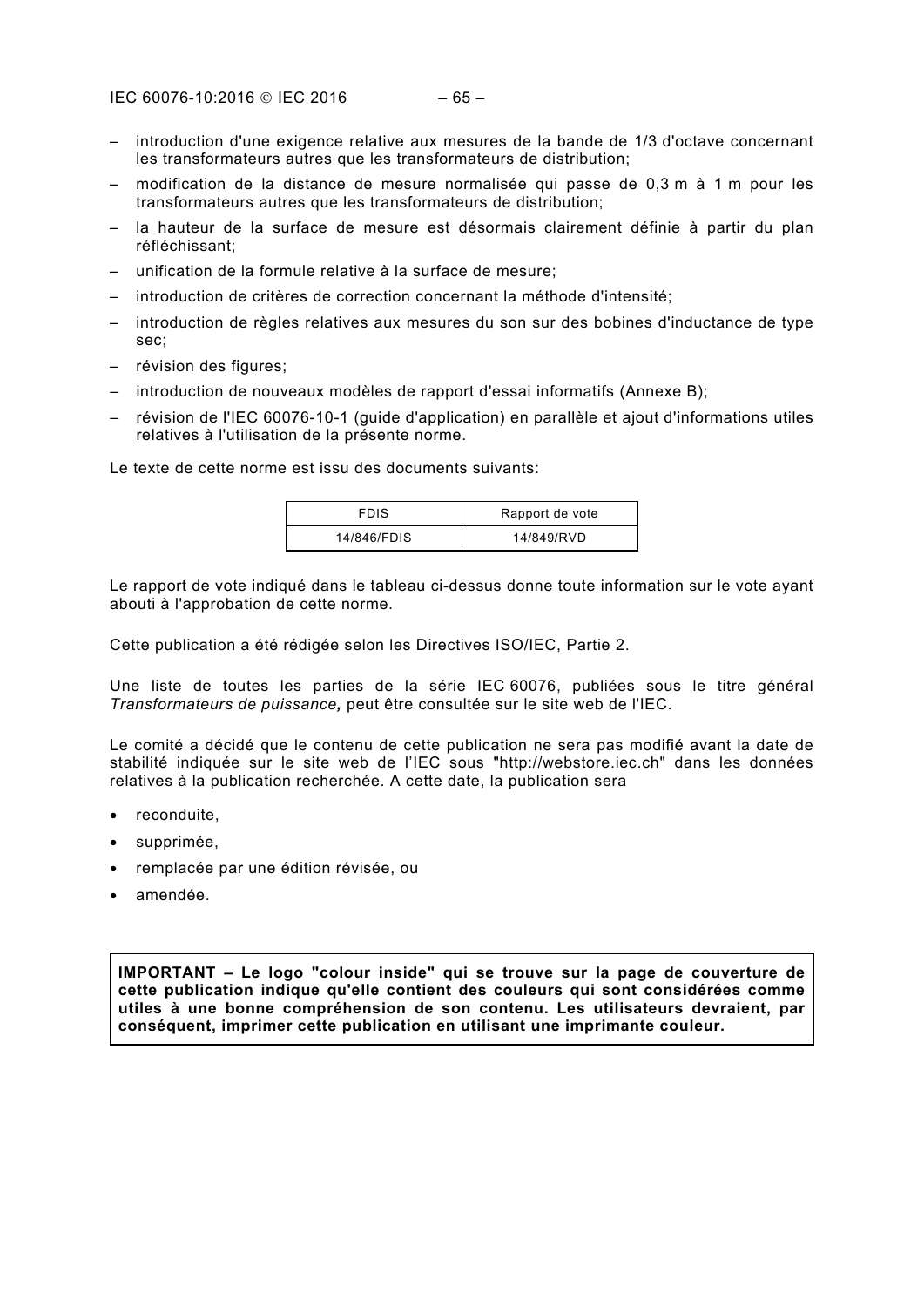## INTRODUCTION

<span id="page-12-0"></span>L'un des nombreux paramètres pris en considération lors de la spécification, de la conception et de l'implantation des transformateurs, des bobines d'inductance et de leurs dispositifs de refroidissement associés est le niveau de bruit que le matériel est susceptible d'émettre dans des conditions de service définies. La présente partie de l'IEC 60076 donne les bases permettant de spécifier et mesurer les niveaux de bruit.

La présente norme décrit selon une séquence logique les conditions de charge, et la façon de procéder pour spécifier et effectuer les essais, ainsi que pour évaluer et rapporter les niveaux de bruit concernant l'équipement soumis à essai. Une nouvelle section concernant la spécification du niveau de bruit a été introduite à l'Article 5.

La définition des "transformateurs de distribution" a été introduite pour répondre aux besoins de la présente norme. Ceci reflète le besoin de l'industrie de conserver des mesures acoustiques plus simples et plus rapides pour cette catégorie de transformateurs.

La nouvelle exigence de mesure de la bande spectrale par 1/3 d'octave pour tous les niveaux de bruit (y compris le bruit de fond) sur des unités à installer dans des sous-stations reflète les conditions plus rigoureuses imposées à l'acheteur par les autorités de régulation, ainsi que les fonctionnalités améliorées de l'instrumentation moderne.

Lorsque la méthode d'intensité sonore a été introduite dans la présente norme, seule une expérience limitée était disponible. Au cours des années suivantes, l'utilisation de la présente norme a permis d'augmenter considérablement les niveaux d'expérience et a rendu évidentes les modifications nécessaires. L'équivalence des méthodes de mesure en pression et en intensité a été démontrée avec un certain nombre de limitations dues aux conditions d'essais.

L'introduction de nouveaux critères de validation pour la méthode de mesure en intensité est une reconnaissance de ces limitations. L'écart admissible pression – intensité ∆*L* reste de 8 dB, cependant la différence entre le niveau de pression acoustique mesuré et le niveau d'intensité acoustique indiqué est limitée à 4 dB.

Pour la méthode de mesure en pression, la procédure de correction pour les réflexions a été améliorée en recommandant l'application de valeurs *K* dépendantes de la fréquence, obtenues par la mesure de la durée de réverbération de l'installation d'essai. Pour les cas où *K* est déduit des facteurs d'absorption, la table des facteurs d'absorption moyens a été rationnalisée pour représenter les surfaces susceptibles d'être présentes dans l'environnement de travail.

La procédure d'inspection en continu et la procédure point par point sont tout autant applicables. La procédure de mesure en continu traduit l'évolution des pratiques de travail, ce qui permet d'effectuer des mesures plus rapidement essentiellement sur des unités de grande taille. Pour les transformateurs de distribution et dans des situations particulières (santé et sécurité), la procédure point par point est plus adaptée.

Pour atténuer les effets des champs proches, la distance de mesure préférentielle est fixée à 1 m, à l'exception des transformateurs de distribution, des petites installations d'essai, ou des situations où le rapport signal sur bruit est faible, et dans les cas engageant la santé ou la sécurité où la distance est maintenue à 0,3 m.

Une formule unique a été introduite pour le calcul de la superficie de mesure *S*, car la complexité antérieure ne pouvait aboutir qu'à des différences toujours inférieures à 1 dB.

Toutes les figures décrivant la superficie de mesure ont été révisées afin de les rendre conformes à la méthode d'enveloppement utilisée pour la détermination de la puissance acoustique. La hauteur *h* est toujours mesurée à partir du sol de l'installation d'essai, quelle que soit la hauteur des supports situés au-dessous de l'objet soumis à essai, sauf si l'objet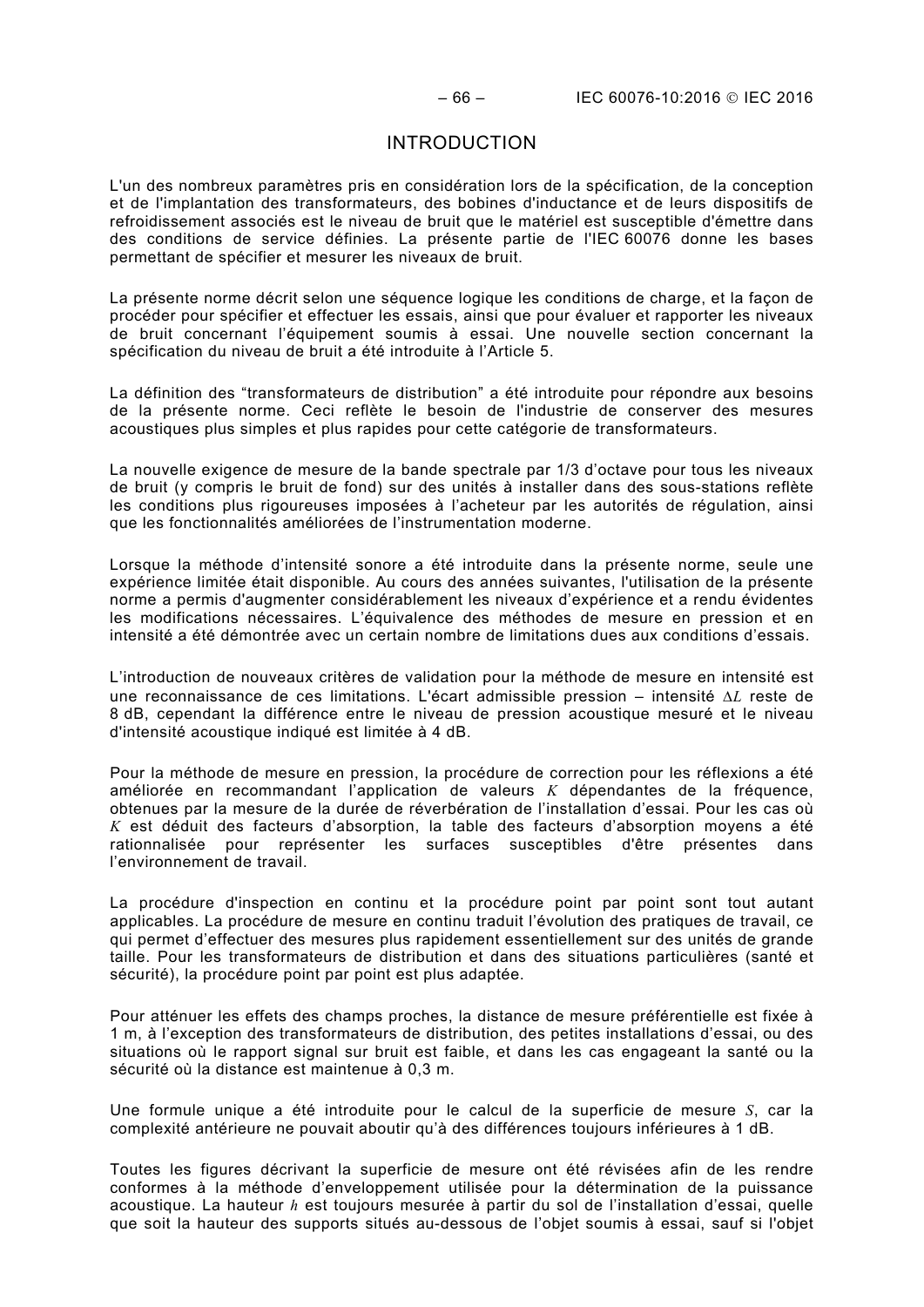soumis à essai est monté sur un support présentant une surface suffisamment large faisant office de plan réfléchissant.

Des figures supplémentaires expliquent la procédure de détermination de la superficie de mesure et le contour prescrit pour un certain nombre de configurations de bobines d'inductance de type sec.

Il est recommandé à l'utilisateur de la présente norme de se référer régulièrement au guide d'application IEC 60076-10-1:2016 correspondant, qui facilite la compréhension grâce à des informations de fond importantes et des détails utiles. L'IEC 60076-10 et l'IEC 60076-10-1 ont été révisées en parallèle par la même équipe de maintenance, et constituent de ce fait des documents entièrement cohérents.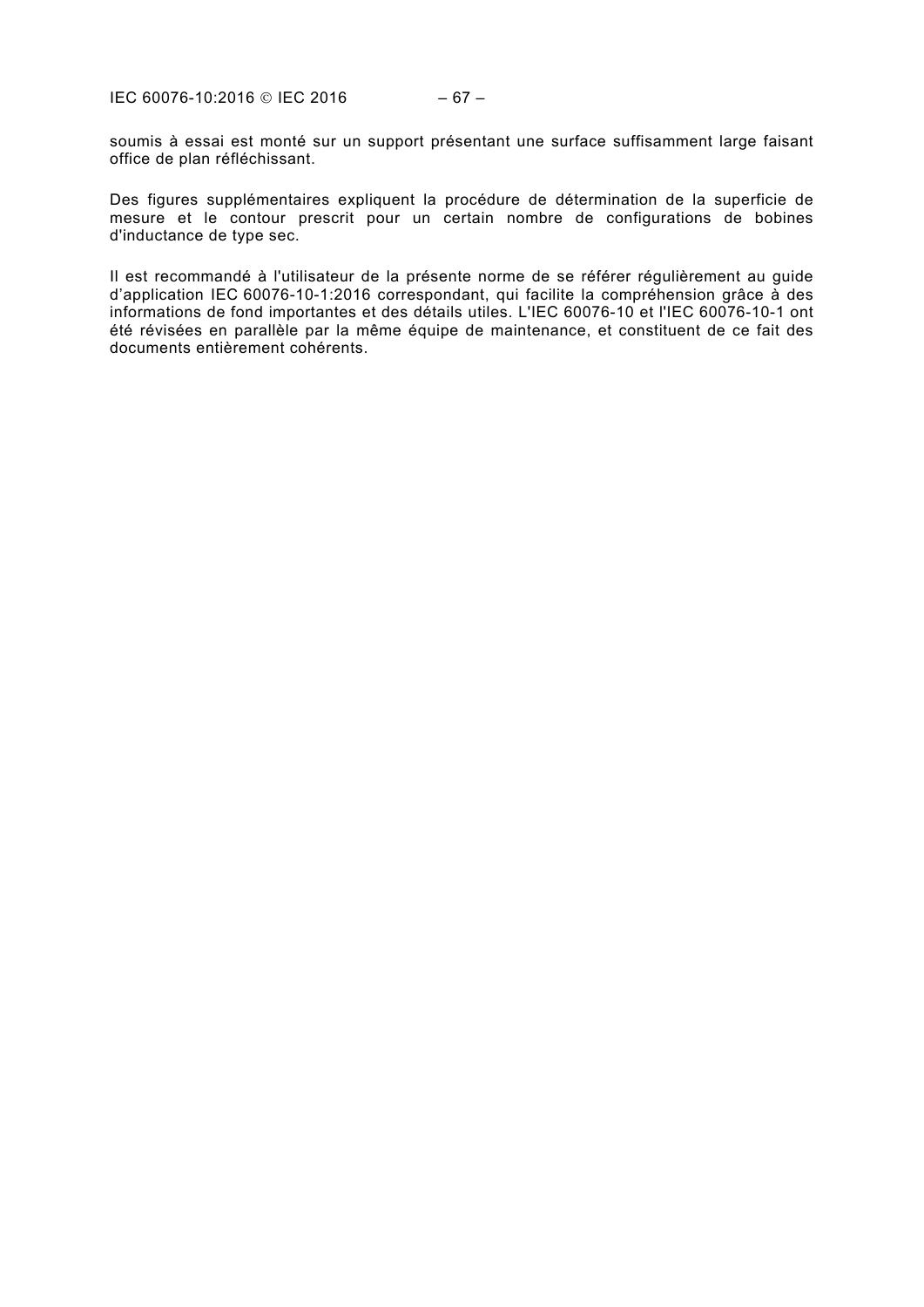# **TRANSFORMATEURS DE PUISSANCE –**

## **Partie 10: Détermination des niveaux de bruit**

## <span id="page-14-0"></span>**1 Domaine d'application**

La présente Partie de l'IEC 60076 définit les méthodes de mesure de la pression acoustique et de l'intensité acoustique par lesquelles sont déterminés les niveaux de puissance acoustique des transformateurs, des bobines d'inductance et de leurs dispositifs de refroidissement associés.

NOTE Pour les besoins de la présente norme, le terme "transformateur" est souvent utilisé dans le sens "transformateur ou bobine d'inductance".

Les méthodes sont applicables aux transformateurs, aux bobines d'inductance et à leurs dispositifs de refroidissement – qu'ils soient installés sur le transformateur ou en soient séparés – comme décrit dans les séries IEC 60076 et IEC 61378.

La présente norme est principalement destinée aux mesures effectuées en usine. Les conditions sur le site peuvent être très différentes, à cause de la proximité d'autres objets, en particulier d'autres transformateurs. Néanmoins, la présente norme est appliquée dans la mesure du possible aux mesures sur le site.

## <span id="page-14-1"></span>**2 Références normatives**

Les documents suivants sont cités en référence de manière normative, en intégralité ou en partie, dans le présent document et sont indispensables pour son application. Pour les références datées, seule l'édition citée s'applique. Pour les références non datées, la dernière édition du document de référence s'applique (y compris les éventuels amendements).

IEC 60076-1:2011, *Transformateurs de puissance – Partie 1: Généralités*

IEC 60076-8:1997, *Transformateurs de puissance – Partie 8: Guide d'application*

IEC 61043:1993, *Électroacoustique – Instruments pour la mesure de l'intensité acoustique – Mesure au moyen d'une paire de microphones de pression*

IEC 61672-1, *Électroacoustique – Sonomètres – Partie 1: Spécifications*

IEC 61672-2, *Électroacoustique – Sonomètres – Partie 2: Essais d'évaluation d'un modèle*

ISO 3382-2:2008, *Acoustique – Mesurage des paramètres acoustiques des salles – Partie 2: Durée de réverbération des salles ordinaires*

ISO 3746:2010, *Acoustique – Détermination des niveaux de puissance acoustique et des niveaux d'énergie acoustique émis par les sources de bruit à partir de la pression acoustique – Méthode de contrôle employant une surface de mesure enveloppante au-dessus d'un plan réfléchissant*

ISO 9614-1:1993, *Acoustique – Détermination par intensimétrie des niveaux de puissance acoustique émis par les sources de bruit – Partie 1: Mesurages par points*